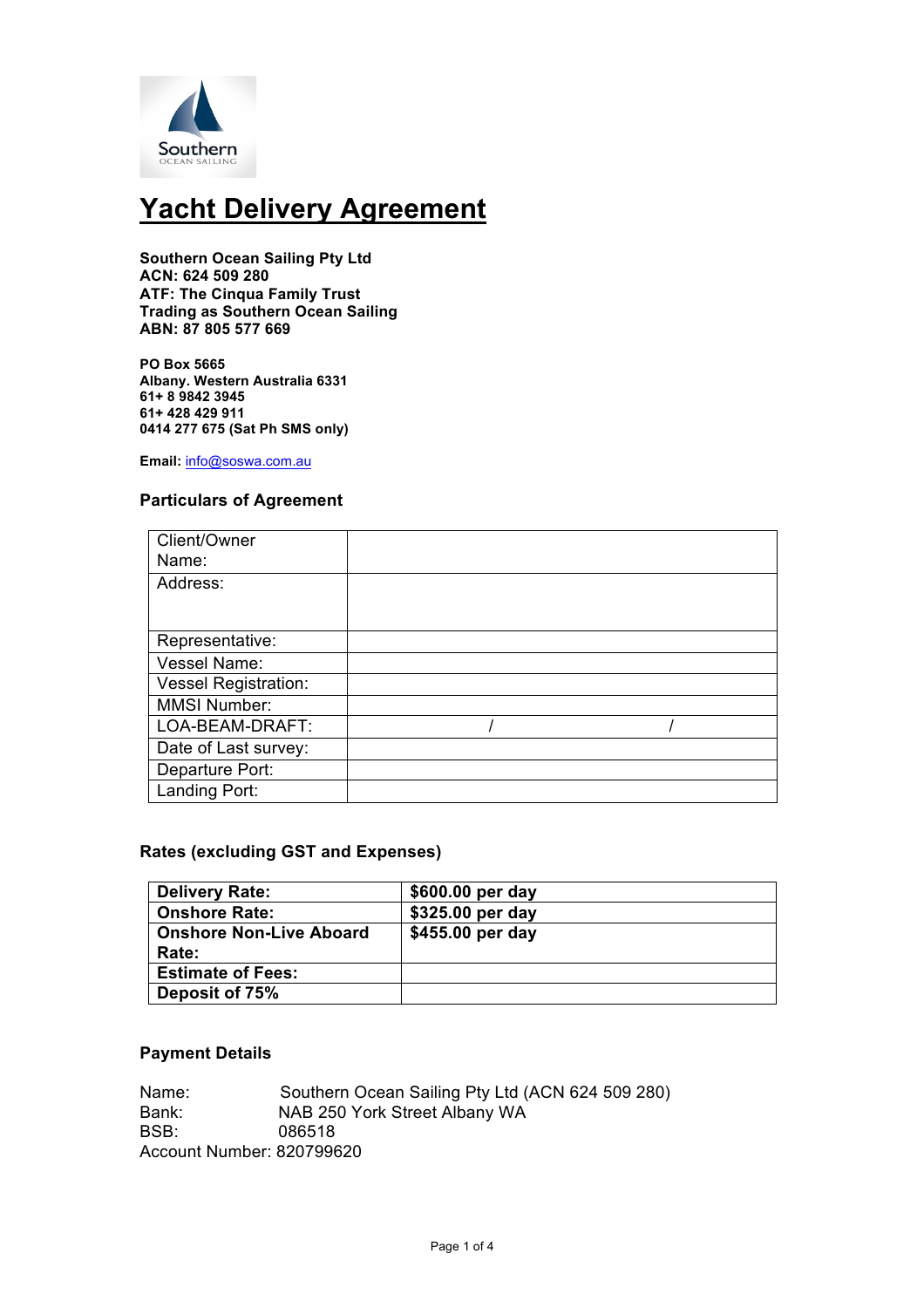# **Execution**

**By signing below (or by the Representative signing on behalf of the client), the client agrees to the Terms and Conditions described in this Agreement:**

Client Signature: ………………………………………………

Date:  $-1$   $-1$ 

Southern Ocean Sailing Signature: ….…………………………………………….

Date:  $\sqrt{2}$  /  $\sqrt{2}$ 

## **Terms and Conditions of Agreement**

#### **1) Provision of Services**

The client engages Southern Ocean Sailing to collect the Vessel from the Departure Port and deliver the Vessel to the Landing Port (**Services**).

#### **2) Calculation and Payment Fees**

- 2.1. Southern Ocean Sailing provides an estimate only of the fees to perform the services based on all available information.
- 2.2. At the completion of the delivery the Client agrees to pay Southern Ocean Sailing, within 7 days of invoicing, the Rates quoted for the actual number of days as calculated by Southern Ocean Sailing and expenses as described in section (3).
- 2.3. The onshore rate applies to seeking shelter, rest and repairs in Port and applies to the days in transit to the Departure Port and from the Landing Port.
- 2.4. All prices quoted are exclusive of GST and the Client agrees to pay all applicable GST.
- 2.5. All quoted fees and costs are payable in Australian Dollars.

#### **3) Expenses**

The Rates are exclusive of all airfares from Albany, Western Australia to Departure Port and from Landing Port to Albany, Western Australia, transfers, entry and exit fees, marina fees, recovery costs, debt collection fees should they be raised and yacht consumables including fuel, parts and repair costs. The client is solely responsible for all Expenses.

#### **4) Deposit**

 The client must pay Southern Ocean Sailing deposit equal to 75% of the Estimate of Fees **within 24 hrs of acceptance**.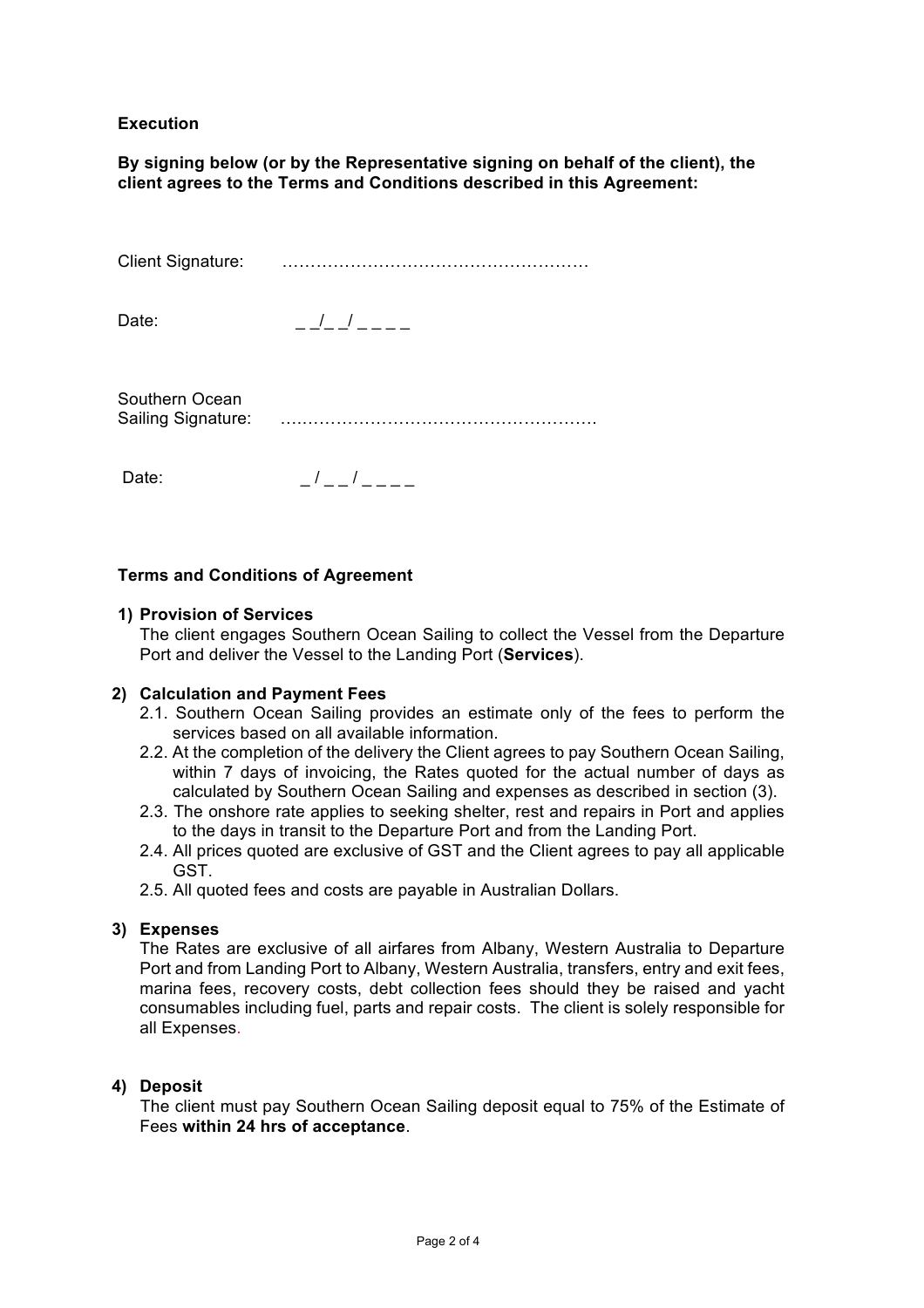# **5) Presentation of Vessel**

The Vessel must be presented to Southern Ocean Sailing at the Departure Port:

- 5.1. With current Australian or Country of origin Registration.
- 5.2. In full compliance with all legislative and regulatory requirements (whether local or international)
- 5.3. In a seaworthy condition with all systems in full working order.

 Southern Ocean Sailing reserves the right to refuse to carry out the Services, if in its sole determination, the Vessel fails any pre-departure inspections or requirements. On shore rates apply until the vessel meets 5.3.

## **6) Routing**

Southern Ocean Sailing solely reserves the right to deviate from the proposed route or ports of call if necessary in the interest of the safety of the vessel and crew or to seek repairs.

## **7) Insurance**

The vessel must be fully insured for operation by a person other than the registered owner without the registered owner being on board. The Client must provide to Southern Ocean Sailing a copy of the Certificate of Currency and confirmation from the Client's insurer endorsing Southern Ocean Sailing's appointed skipper.

## **8) Power of Attorney**

By signing this agreement, the client grants Southern Ocean Sailing as power of attorney for the Vessel Management but excluding all rights of assignment or transfer.

## **9) Exclusion of Liability**

To the extent permitted by Law, Southern Ocean Sailing is not responsible for any damage, loss or claim of any kind and the Client does not under any circumstance have any cause of action against or right to claim right to recover from Southern Ocean Sailing for any damage, loss or claim caused by Southern Ocean Sailing.

#### **10) Client's Indemnity**

The Client indemnifies Southern Ocean Sailing from all damage, loss or claim suffered by Southern Ocean Sailing as a result of the Clients breach of this Agreement.

#### **11) Interest**

Unless prior arrangements have been made, Southern Ocean Sailing may charge the Client interest on the amount of any outstanding 30 days after an account has been given to the Client. The rate of interest is equal to the Cash Rate Target specified by the Reserve Bank of Australia, as at the date of the account plus 5%.

#### **12) Lien**

Southern Ocean Sailing may retain possession of the Vessel until the Client has paid all outstanding costs and expenses, due by the Client.

# **13) Warranty of Authority**

Each person signing this Agreement as an agent of any party by doing so warrants to the other party that as at the date of so signing, the person has full authority to sign this agreement on behalf of that party.